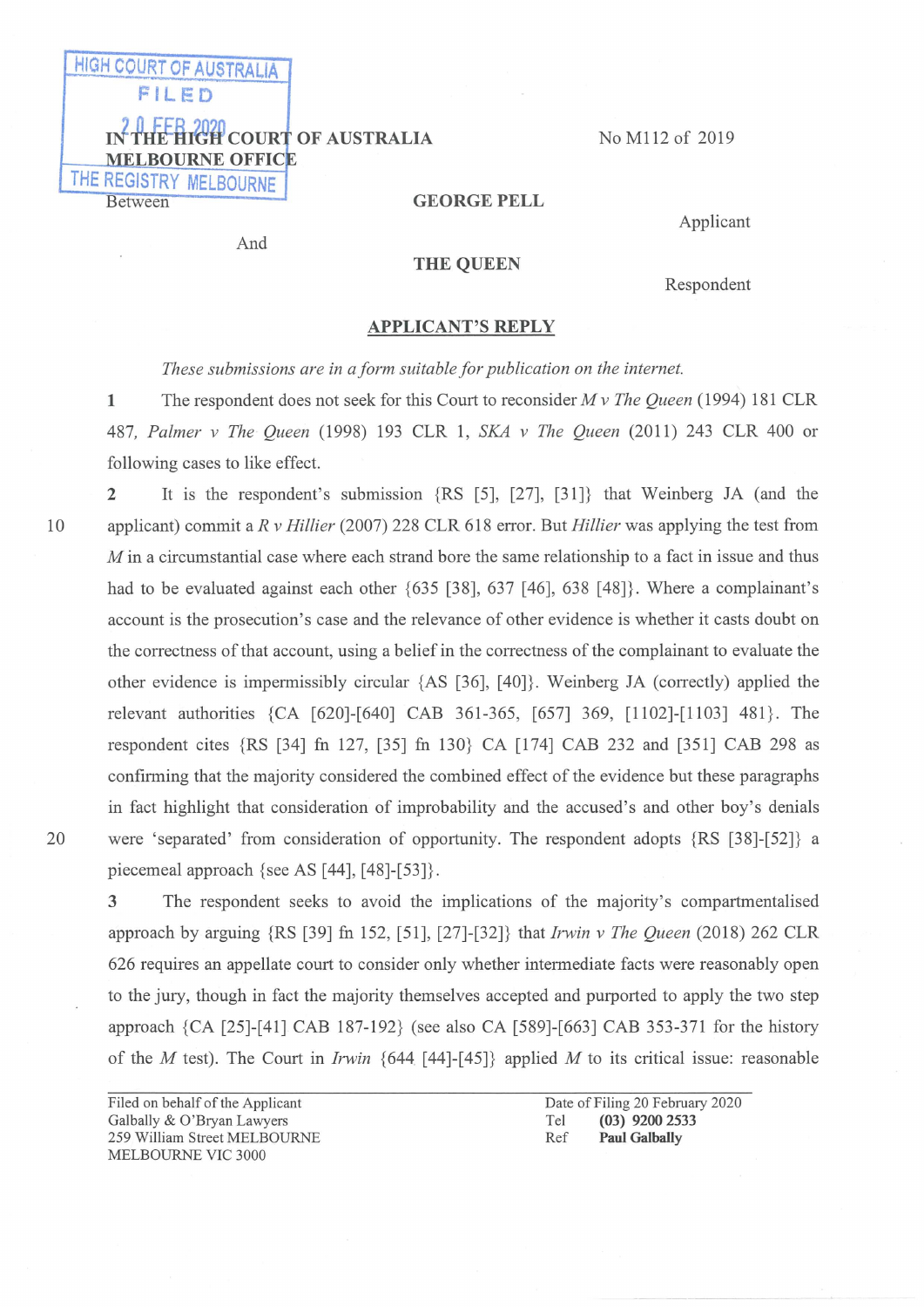foreseeability. The Court reasoned  ${645-646}$  [49]-[50]} that it was equally open to the jury to have found this element proven or not and, given the jury's advantage, the verdict was not unreasonable. Irwin is not authority for an approach to subjective appellate court doubt suggested in the dissents in M of Brennan J at 501-2 and McHugh J at 524-5. SKA explains  $\{408 \,[20]\}$  the 'fundamental' error (and see also  $\{409\,[22]\}$ . This is the law:  $BCMvR$  (2013) 88 ALJR 101, 106 [31], Filippou v R (2015) 256 CLR 47, 75 [82], GAX v R (2017) 91 ALJR 698, 702 [20] and 704 [34]. Irwin was not cited in the Court of Appeal, and the only reference to it in the judgments is at CA fn 106 CAB 234 for an unrelated purpose

10

20

4 The respondent {RS [48]} wrongly asserts that the majority assessed but rejected the compounding improbabilities argument {CA [840]-[842] CAB 421-422, [1060]-[1064] 471-472} when they did not assess it  $\{AS [49]\}$ . The respondent's assertion  $\{RS [48]\}$  that the matters said to be 'improbable'  ${CA [841] CAB 422}$  were not improbable at all references  ${RS fn 178}$  the respondent's claim {RS [45]} that there was some evidence on each matter suggesting it was 'possible'; plainly no answer to the compounding improbabilities argument, and ignoring the distinction between proof beyond reasonable doubt and proof of possibility.<sup>1</sup>

5 The respondent asserts  $\{RS [36]-[37]\}$  that the majority did not reason on the basis of a belief in the complainant because they considered the whole of the evidence and they had reference to two matters providing 'independent support'. The point is that the majority did not independently weigh the combined effect of the evidence. The majority's approach is contrary to SKA and Palmer v The Queen (1998) 193 CLR 1, 12-15 and 29-30 including the prohibition on circular reasoning. In Palmer, there was independent corroboration {CA [1103] CAB 481}. Here: (a) The trial judge (without demur from the prosecution) directed the jury that there was no evidence to support the prosecution case other than that of the complainant  ${Charge~1587.17-19}$ CAB 36}; (b) The complainant's description of the 'layout and features' of the wood panelled area was not accurate<sup>2</sup> {cf RS  $[11](b)(i)$ }: though he was correct that the wine was located in a

<sup>&</sup>lt;sup>1</sup> The respondent relies {RS [13], [43]-[45]} on choir witnesses that they saw the applicant shortly after mass in the choir room at some point while they were in the choir (which was until at least 2000 {CA Annexure A CAB 500}). This evidence does not answer that of Portelli, McGlone and Potter regarding 15<sup>th</sup> and 22<sup>nd</sup> December 1996. Nor Finnigan's description of the practice he observed before he left the choir at Christmas 1996 {CA [1090] CAB 478} nor Connor's evidence that the practice was 'invariable' {CA [343] CAB 296} throughout the time Connor was there (which was until November 1997 {CA Annexure A CAB 500}).

 $2$  The complainant described the entire kitchen area as 'unchanged' from 1996 to when he was shown it in 2016 but Potter gave unchallenged evidence it had only been installed in about 2003-2004 {CA [834]-[835] CAB 420}; the complainant said he found and drank red wine when only white wine was used in 1996 {CA [827]-[831] CAB 418-420}; and Potter said he never left the wine out in that area after a Sunday Solemn Mass {CA [826] CAB 417-418}.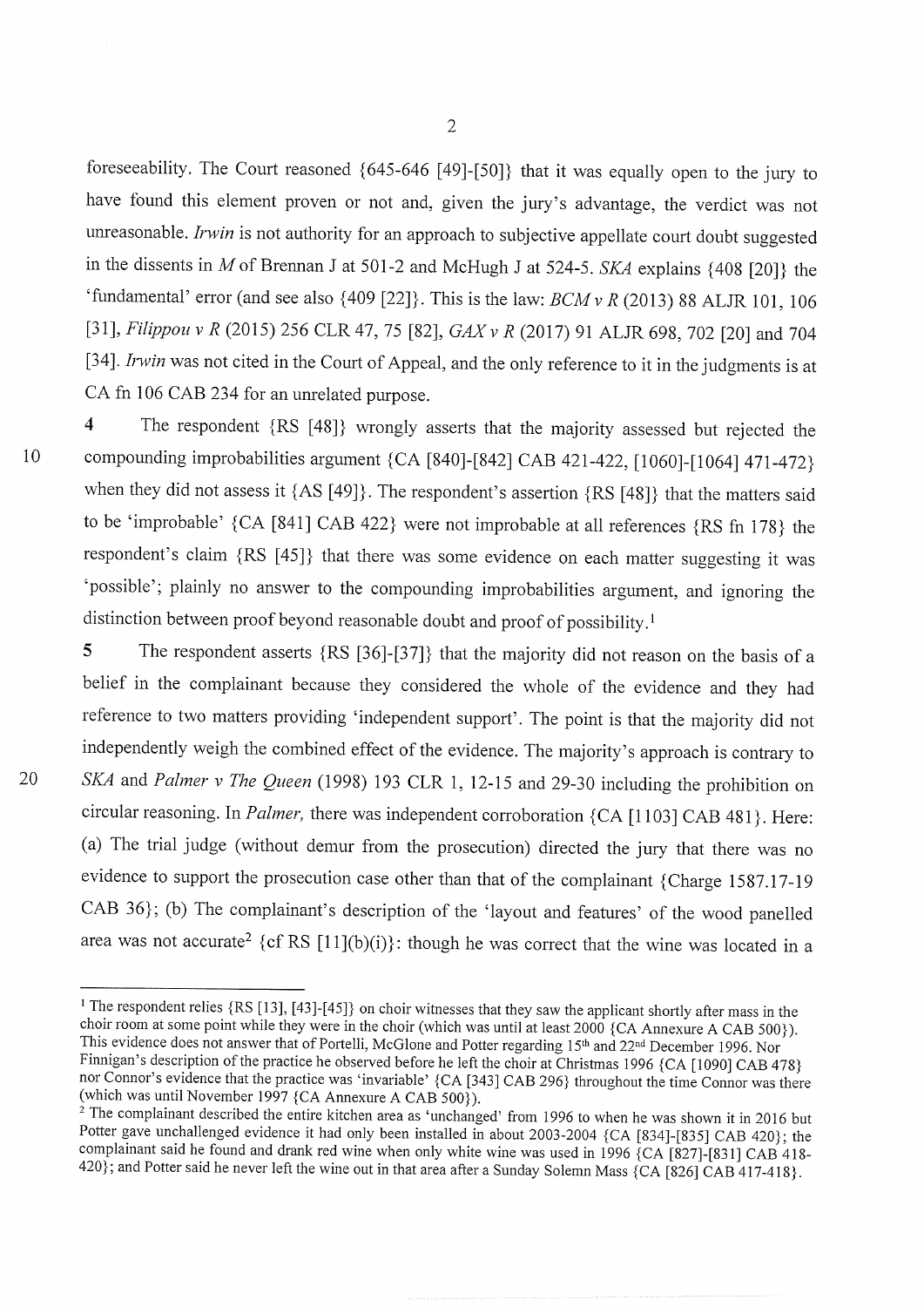10

particular corner, that was a simple fact that could only be speculated as incapable of recall from a tour; (c) The evidence of two choristers (who joined the choir in 1991 and 1993 {Annexure A  $CAB 500$ ) that they had not been in the priests' sacristy before does not prove the complainant did not enter the room on a tour when he started with the choir in 1996  $\{cf RS [11](iv), [37]\}$  nor does the fact that the room was off-limits to choristers on a Sunday  $\{cf RS [11](iv)\};$  (d) The applicant was using the priests' sacristy into 1997 {CA [347]-[348] CAB 297 cf RS [11](a)}: for a very good part of the time that the complainant was in the choir it appears the mass celebrant (whether priest, Dean or Archbishop) openly utilised the priests' sacristy; (e) The complainant was never asked whether he was aware of where the applicant robed in 1996/1997 {see AS  $[39]$ }; (f) The evidence of some witnesses that they did not remember the applicant using the priests' sacristy does not equate to positive evidence that he did not openly do so  $\{cf RS [11](a), [37]\}$ . It is also of note that the respondent relies  $\{RS \text{ fin } 9\}$  on the evidence of Portelli to establish that the applicant was robing in the priests' sacristy on  $15<sup>th</sup>$  and  $22<sup>nd</sup>$  December 1996 without confronting the tension between that reliance and the respondent's assertion that Portelli's memory is unreliable when he says he was with the applicant when he robed and disrobed in that room on those dates

6 In relation to 'alibi', the respondent incorrectly asserts {RS [39]} that the majority found that it was open to the jury to reject the possibility that Portelli, Potter and MCGlone gave the applicant an alibi. But the majority only found that it was open to the jury to have 'doubts' or 'reservations' about their reliability {AS [48]}. Like the majority, the respondent's argument {RS [38]-[41]} seems to proceed on the misunderstanding that it is only if the applicant has proved these witnesses correct that their evidence constitutes evidence of alibi and the authorities referred to at AS [35] apply. That is plainly not so. The respondent appears to accept the summary of the evidence at AS [16]-[21] albeit that the respondent seeks to also add the matters at RS  $[12]$ .<sup>3</sup> This is evidence of alibi. The respondent further attempts  $\{RS [41]\}$  to explain the majority's reversal of onus on this topic by asserting that because the features of the alibi here were not the same as those in *Palmer*, the legal principles set out in that case do not apply. In Palmer  $\{17 \, [37]\}$  the allegations were made to police within six weeks which meant recollections were fresh and documentary support available. Here the applicant faced trial 22 years after the alleged events. The purpose of the significant forensic disadvantage warning was to address, in

30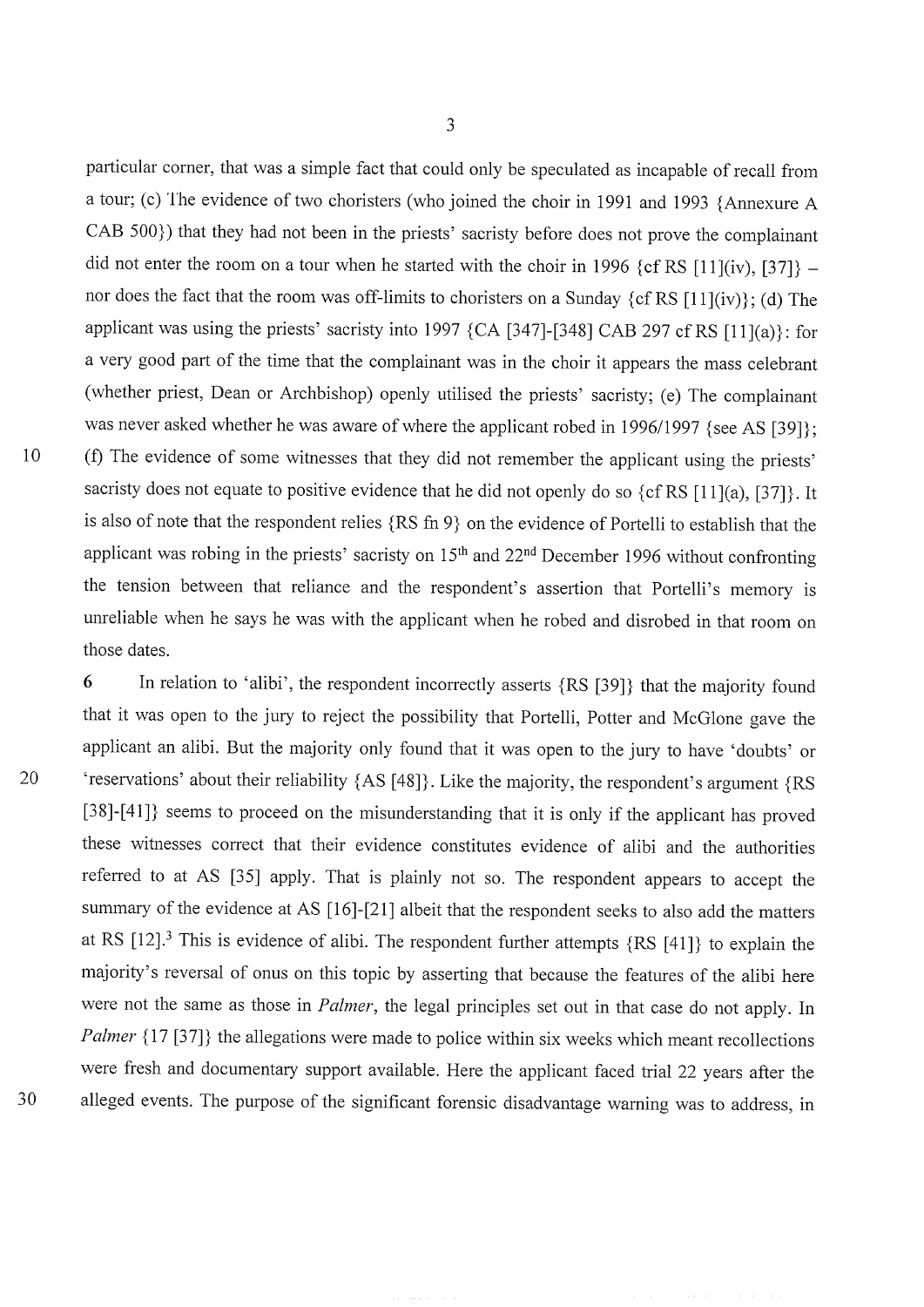the applicant's favour, the fact that the exculpatory evidence was different from what it may have been had the trial occurred around 1996/7 {Charge 1648.12-1654.12 CAB 99-105}. It is contrary to this direction to reason, as the respondent urges, that the alibi was eliminated because, for example, Portelli (whose honesty was never disputed by the prosecution) was less certain when asked general questions or about peripheral matters but nevertheless expressed certainty when asked directly if the applicant was with him on the relevant day. Further, the cogency of the alibi was enhanced by the decision of the prosecution not to challenge its reliability at trial though they had leave to do so  $\{AS [37]\}$ . The respondent's submissions do not engage with these features and their impact {see AS  $[48]$  and fn 13}. The alibi was not anywhere near eliminated.

10

20

7 The respondent's submissions {RS [53]-[54]} on Father Egan are non-responsive to the applicant's argument {AS [38]} that in considering whether doubt was eliminated, it is relevant to consider unexplained gaps in the investigation. This has particular force in circumstances, as here, where the complainant does not give any evidence about 23 February 1997  $\{AS\ 26\}$ : his evidence does not explain how this offending could have occurred on this day without Egan's knowledge. Mahmood v Western Australia (2008) 232 CLR 397, 406 [27] confirms that such gaps are relevant {cf RS [54]}. The respondent's claim {RS [53]} that Whitehorn v The Queen (1983) 152 CLR 657 is irrelevant because the complainant in the present case was called as a witness misses the point. Similarly, the respondent misunderstands that the applicant's complaint about the other boy is not that his parents were not called {RS [55]} but rather that the prosecution's forensic choice not to seek to call them leaves as an uneliminated possibility that it was a true denial. As the relevance of the denial of offending by the alleged co-victim is to determine if the complainant can be accepted beyond reasonable doubt, it is impermissibl circular to use belief in the complainant to eliminate the doubt otherwise raised by the denial. The respondent's submission {RS [55]} that the applicant 'implicitly accepted' that the agreed formula adequately conveyed the context ignores the limited extent of the evidence: the other bo was asked if he was offended against and he said no.

8 Proposed Ground 2: The respondent seeks {RS [56]-[63]} to deflect this ground by arguing for a factual conclusion that is inconsistent with some essential elements of the majority's reasoning. The majority found: (a) Potter began clearing after the 'private time' for prayer gap of 5-6 minutes (and the gap started around the same time as the commencement of the

<sup>&</sup>lt;sup>3</sup> The respondent oddly submits {RS [38]} that the applicant has not provided the High Court with the whole of the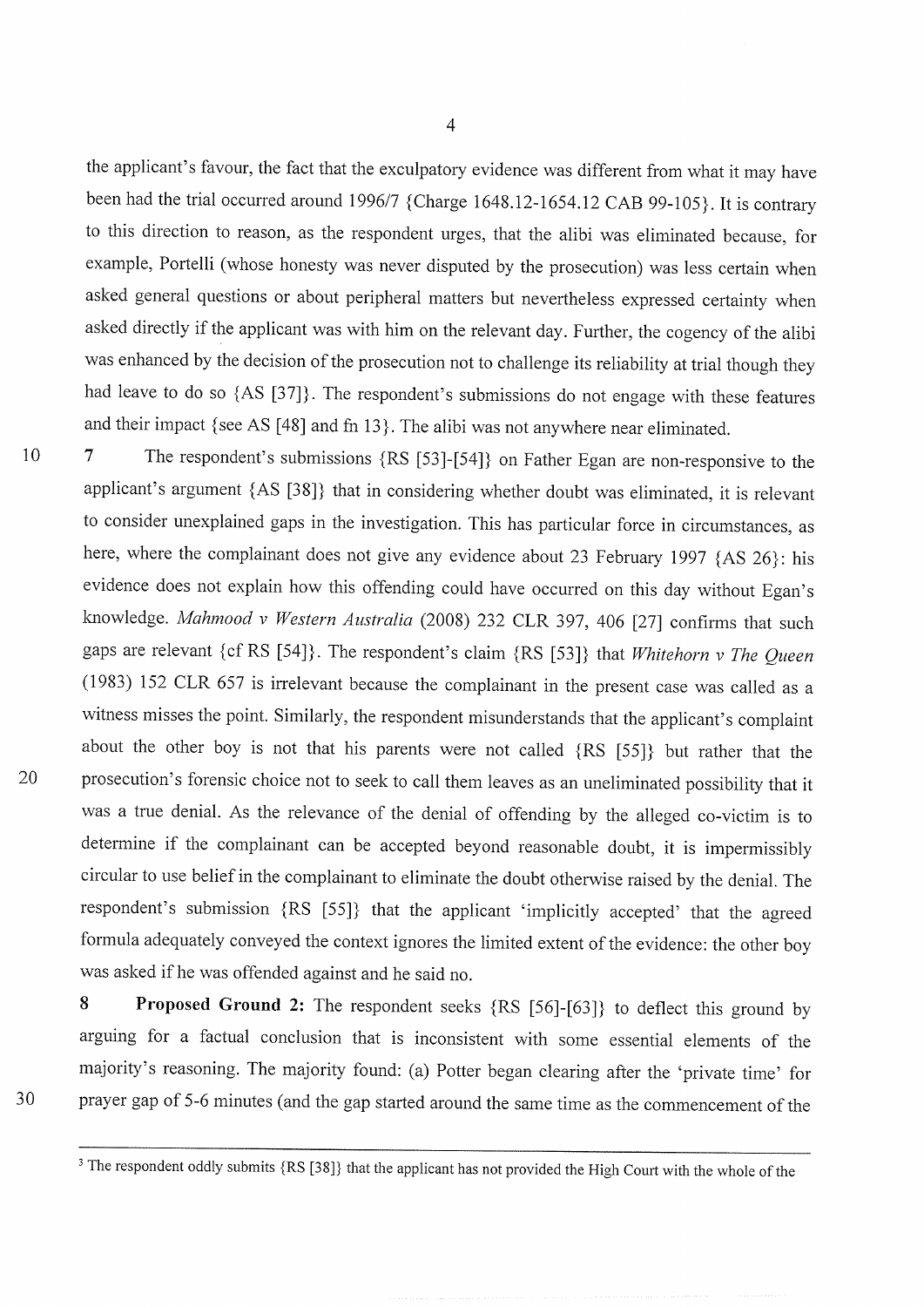post-mass external procession)  ${CA}$  [293] CAB 279; (b) McGlone and Connor's evidence allowed for the possibility that the priests' sacristy was unlocked and empty before the servers entered it at the conclusion of the procession  ${CA}$  [293]-[296] CAB 279-280 $;$  (c) After the servers bowed to the cross they commenced clearing up and the room was not thereafter unlocked and unattended (it was a 'hive of activity')  $\{CA$  [294]-[295] CAB 279-280, [297] 280-281} (this accorded with the unchallenged evidence of Connor {1039.9-1040.25 RFM 713-4} and McGlone  ${981.17-982.28$  RFM  $683-4$ }); (d) That, taking this evidence as a whole, it was open to the jury to find the offending occurred in the private time described by Potter before the hive of activity described by the servers  ${CA [300] CAB 281}$ . It is correct  ${RS [56]}$  that the prosecution argued to the jury that the offending occurred *after* the servers returned from procession. However, the majority clearly, and for good reason, rejected that theory. This theory required the prosecution to place the servers in a location other than in and out of the priests' sacristy for a period of at least 5-6 minutes, before the commencement of the hive of activity. The prosecution originally closed that after bowing to the cross the servers went to the worker sacristy to wait for 5-6 minutes before clearing up {RFM 786-792}. But after defence drew attention to the fact that it had not been put to either MCGlone or Connor and was directly contrary to each of their evidence {Prosecution closing 1366, AFM Annexed to Reply 1}, the submission was withdrawn and the prosecution conceded that 'there's no evidence of where [the altar servers] were' save for the complainant says they were not in the priests' sacristy while the offending was taking place {Prosecution closing 1368, AFM Annexed to Reply 2}.<sup>4</sup> Thus the first two sentences of RS [56] and fn 210 wrongly make a submission to this Court that the majority upheld an argument that was, in fact, withdrawn at trial as unsupportable.

20 February 2020

Counsel for the applicant Bret Walker Ruth Shann

Counsel for the applicant

evidence {see also RS  $[7]$  fn 6} though it was lodged with the Registry in the company of the respondent's solicitor. <sup>4</sup> As the complainant's account did not explain where the servers were, 'belief' in the complainant was incapable of eliminating the doubt otherwise raised and left by McGlone and Connor's evidence of their movements after mass.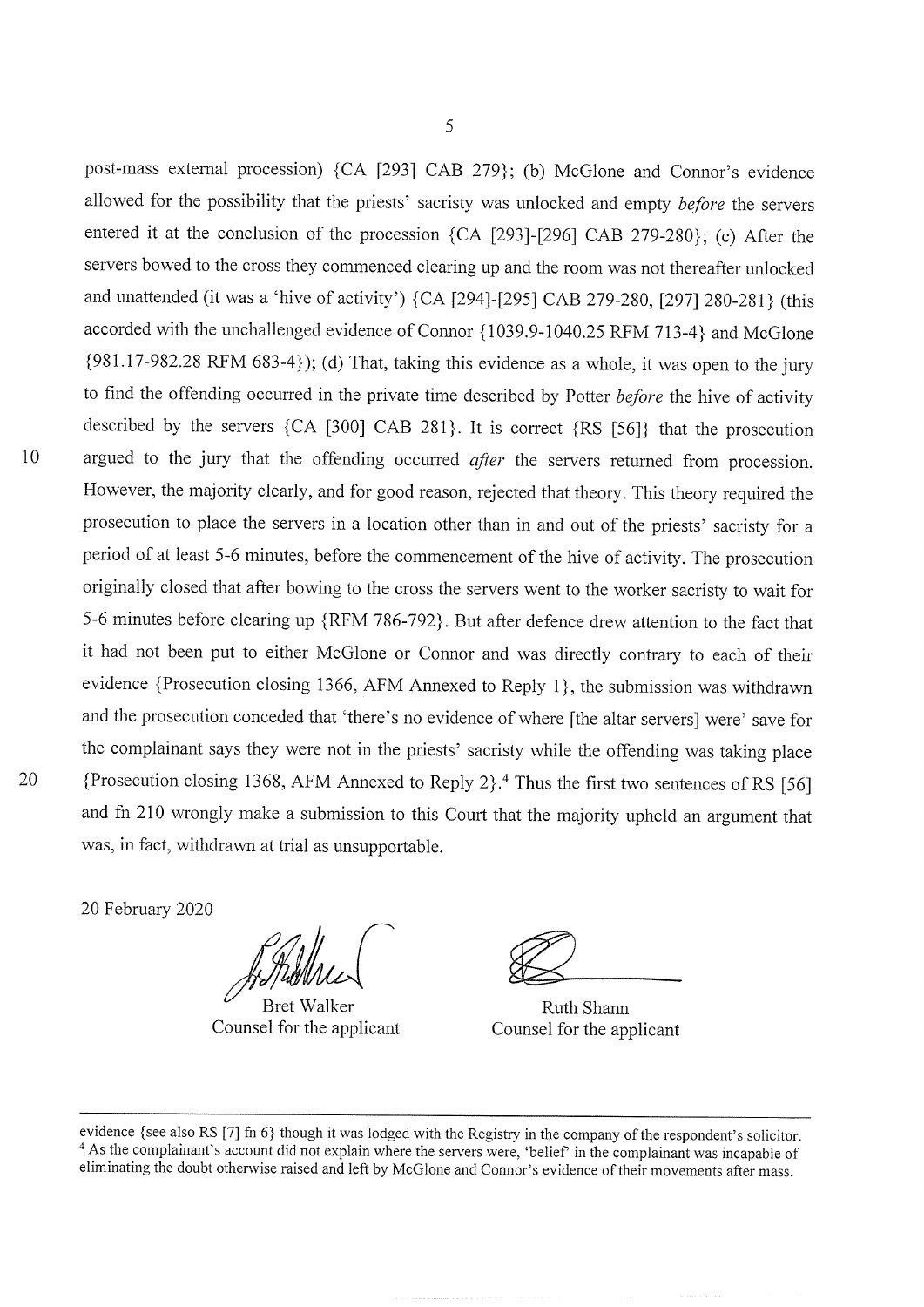## IN THE HIGH COURT OF AUSTRALIA MELBOURNE OFFICE

NO M112 of 2019

Between

## GEORGE FELL

Applicant

And

# THE QUEEN

Respondent

#### 10 APPLICANT's REDACTED FURTHER MATERIALS ANNEXED To REPLY

 $\ddot{\phantom{a}}$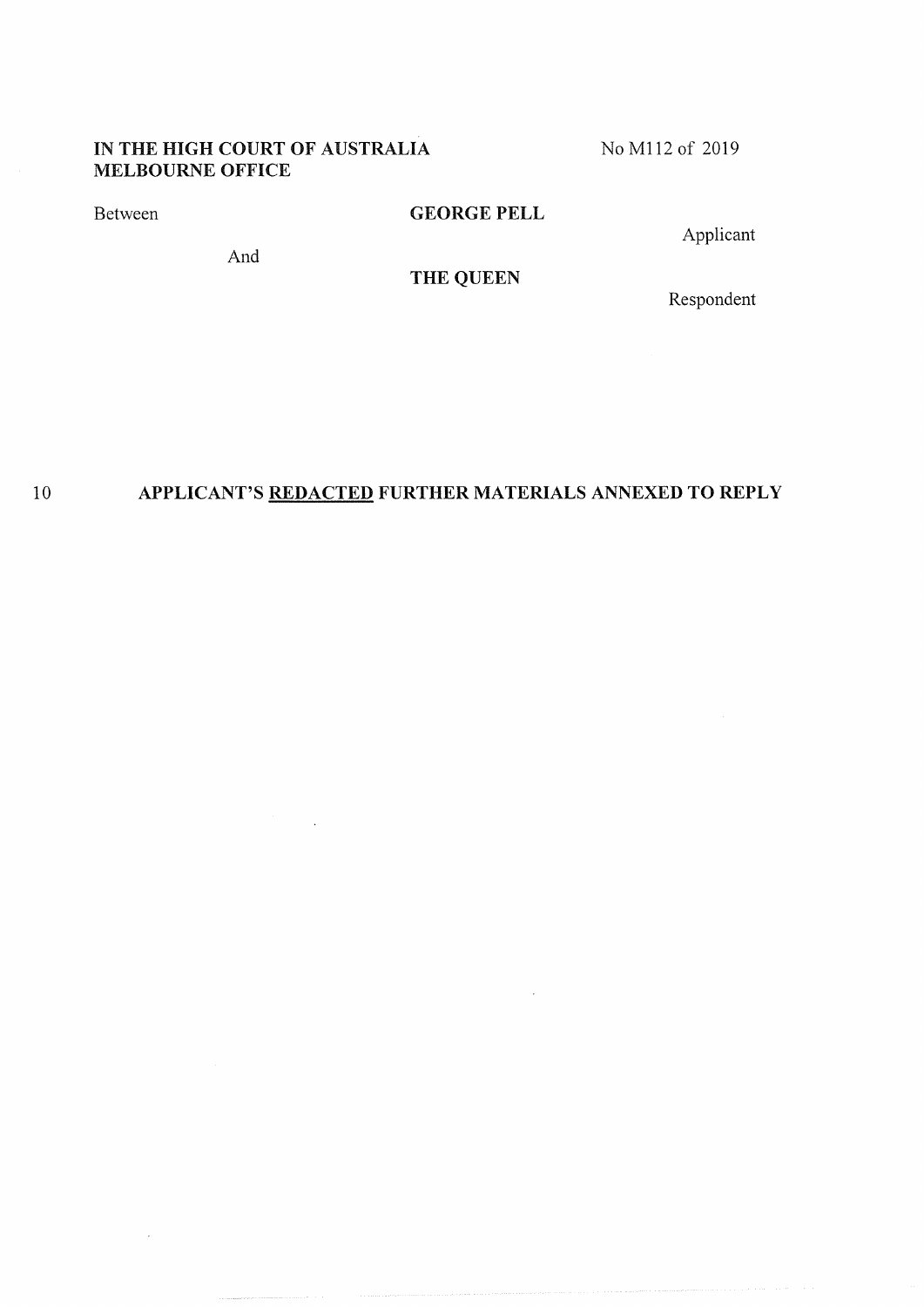$\mathbf{1}$ Ms SHANN: Your Honour.

2 HIS HONOUR: Ms Shann?

3 4 5 6 7 8 9 10 11 12 L3 }4 15 16 17 18 L9 20 MS SHANN: Can we just raise one issue in particular which is really with the hope that our learned friend might take the opportunity to either tell us where we've got this wrong or fix it up with the jury. The submission was put that the altar servers would go into the priests' sacristy to bow to the crucifix, and then go and wait in the workers' sacristy for the interval of decorum to pass. That is not a concept which we can find anywhere in the evidence, nor was it put to McGlone who said, "We bow to the cross and then start going back and forth between the priests' sacristy and sanctuary", that's at 981 to 982, or Mr Connor who says, "We bow to the cross and then start clearing in and out of the priests' sacristy for the next ten minutes", 1039 to 1040. HIS HONOUR: All right. Mr Gibson, you've heard that. I won't ask him to respond now, but it's a matter for him. Okay. 2. L5. LUNCHEON ADJOURNMENT

21